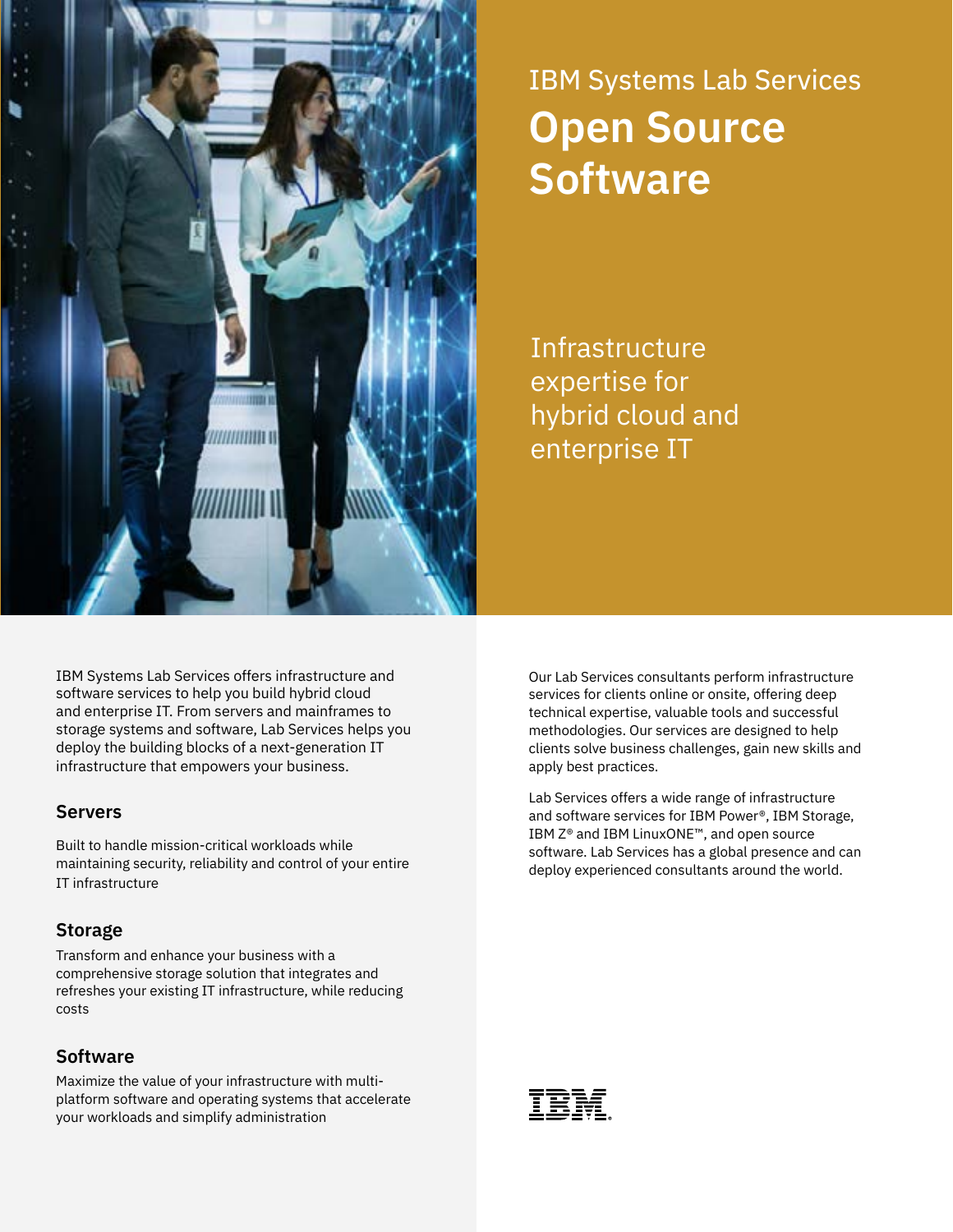



# **Contact us today at**

[ibmsls@ibm.com](mailto:ibmsls%40us.ibm.com?subject=IBM%20Systems%20Lab%20Services)

to see how IBM Systems Lab Services can help your business.

# **Open Source Software**

IBM Systems Lab Services offers infrastructure and software services to help you build the foundation for today's hybrid cloud and enterprise IT data centers. Open source technology has become an integral component for driving faster business outcomes and innovation. Companies are seeing the value of open source software for running their mission-critical and enterprise-scale applications, often at less cost with greater flexibility than commercial options. As more cloud-based applications power business operations, open source software packages are key to infrastructure choice. We provide expertise for select community open source software projects running on x86-64, major cloud providers, or on IBM Power, Storage and IBM Z for application modernization, data and containerization. Our open source discovery methodology helps accelerate your transformation journey providing a roadmap for successful strategy, governance, optimization and improved efficiency. Our Open Source Software Services team helps you deploy the building blocks of a nextgeneration IT infrastructure and software that empowers your business.

### **Application Modernization**

Application modernization addresses the transformation of legacy to new applications or platforms, often including the integration of open source innovation to provide the latest capabilities to your business. We provide modernization advisory services for open source software include platform and tool selection, architecture and design, coding, and performance tuning. Typical community open source products for application modernization include:

- Adopt OpenJDK
- Apache ActiveMQ
- Apache Kafka
- Apache Tomcat
- Elasticsearch (ELK)
- Grafana
- JanusGraph
- **Jenkins**
- Kibana
- **Logstash**
- Node.js
- Prometheus
- Python
- Spring Framework
- WildFly
- Zabbix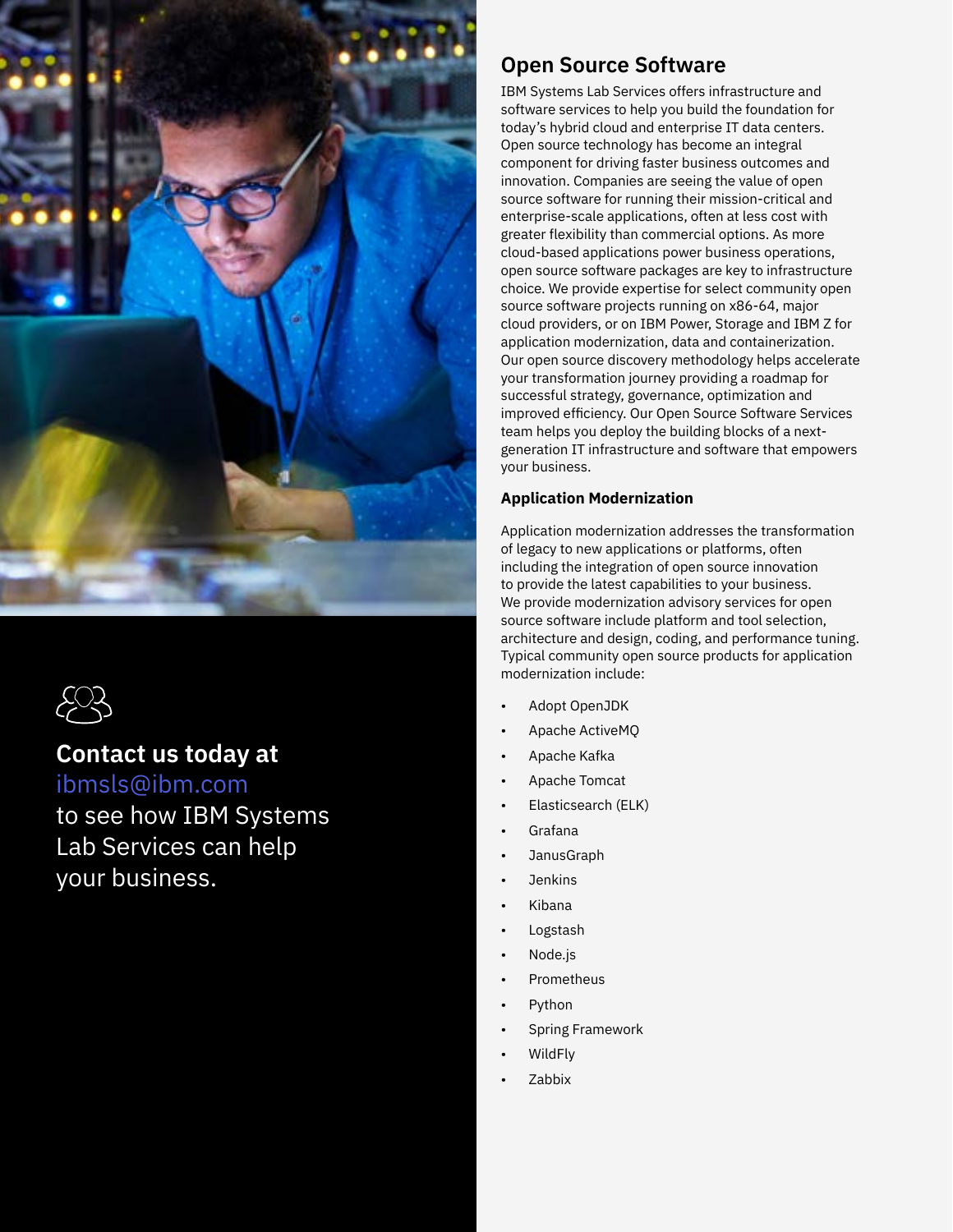#### **Data**

Organizations are increasingly turning toward open source databases and analytics engines as new standards for their data infrastructure with enterprise applications. We advise clients on design options for open source databases for deployment of new applications or legacy database migration. We also offer services for assessing the performance and efficiency of open source database environments. We advise data and analytics leaders, including database administrators and application developers, on evaluating open source data alternatives including:

- Apache Cassandra
- Apache Spark
- Fujitsu Enterprise Postgres
- MariaDB
- MongoDB
- PostgreSQL
- **Redis**

#### **Hybrid Cloud**

Containers are popular in hybrid cloud environments because they eliminate many of the disadvantages of rolling out large, monolithic applications that can become more complex and cause performance issues over time. Our services for hybrid cloud include containerization that will help you encapsulate or package software code and all its dependencies so it can run uniformly and consistently on any infrastructure. Containerization lets developers create and deploy applications faster and more securely. Containerization allows for portability of applications to be "written once and run anywhere." We provide services for integrating cloud management and orchestration platforms. Typical community open source products for containerization include:

- Ansible®
- **Docker**
- **Kubernetes**
- Red Hat<sup>®</sup> Linux
- Red Hat OpenShift<sup>®</sup>

#### **Expertise Connect Subscription Services**

Expertise Connect subscription services are designed to help clients achieve their business outcomes faster and more successfully through an ongoing trusted advisor relationship. Expertise Connect provides IBM Systems Lab Services clients with an assigned Technical Account Manager (TAM) and one or more of experienced Lab Services consultants, who become extended members of your team and act as trusted advisors and mentors.

## **Lab Services is on your side**

Infrastructure expertise to help you build the foundation for today's hybrid cloud and enterprise IT data centers.

IBMSystems Lab Services helps you deploy the building blocks of a next-generation IT infrastructure that empowers your business.

- Solve business challenges
- Gain new skills
- Apply best practices

Contact us today to see how Lab Services can help you transform your business.



*900 experts around the world*

*Work performed in 163 countries*



*9,000+ client engagements annually*